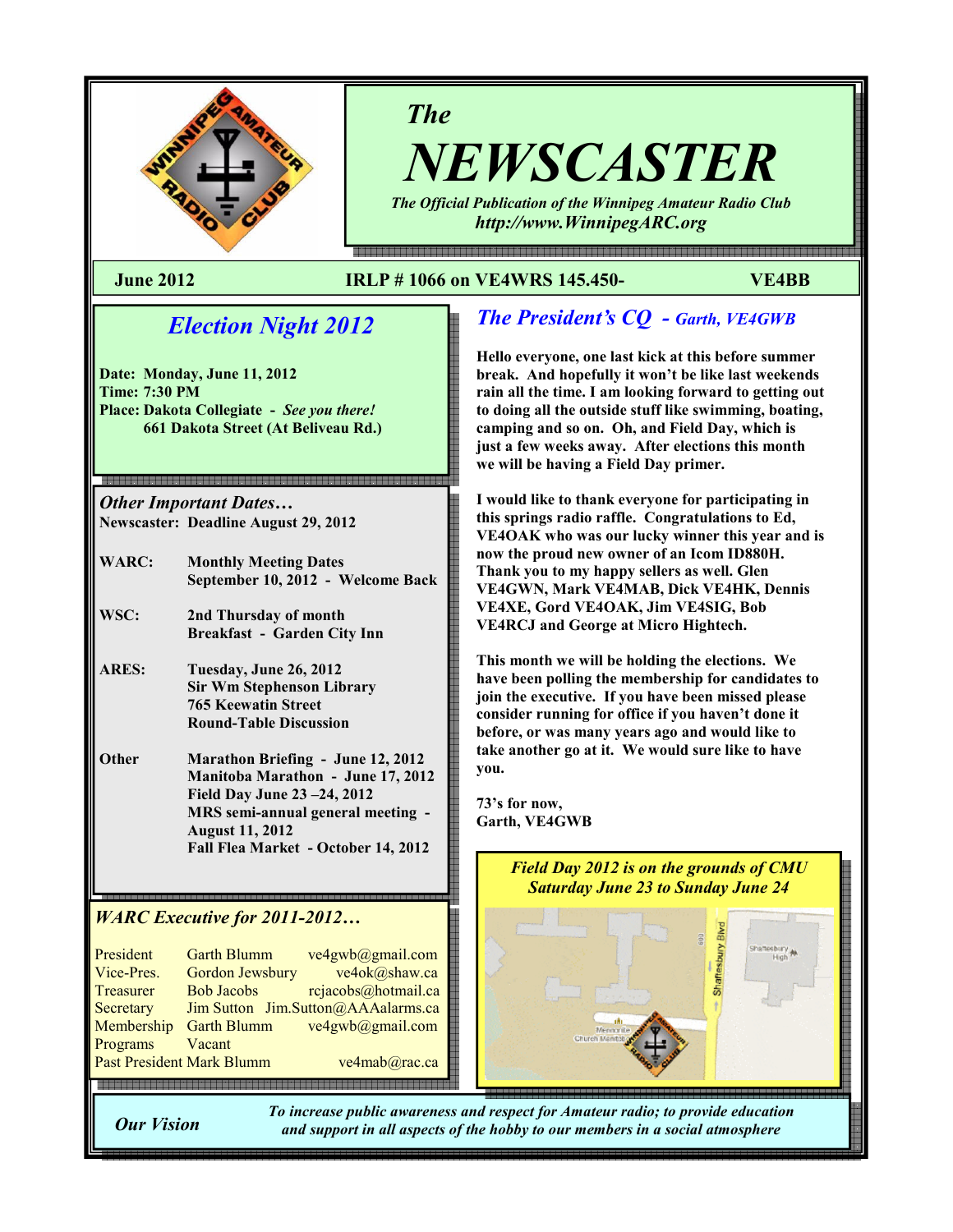|                                                                                                                 | planned. There's been some discussion about having                                                             |
|-----------------------------------------------------------------------------------------------------------------|----------------------------------------------------------------------------------------------------------------|
| <b>WARC Meeting Minutes,</b>                                                                                    | an                                                                                                             |
| <b>May 14, 2012</b>                                                                                             |                                                                                                                |
| <b>Taken by Gord, VE4OK</b>                                                                                     | Advanced Certificate class in the fall. Peter VE4TTH                                                           |
| Began 1940hrs                                                                                                   | is the person to see about that.                                                                               |
| 42 in attendance                                                                                                | I'm interested in exploring the possibility of having a                                                        |
|                                                                                                                 | Short Course for the Basic Certificate similar to those                                                        |
| <b>Introductions -</b>                                                                                          | in BC and Alberta. They run on one weekend; all day                                                            |
| Adam VE4SN introduces 2 new hams, Pat Hartel                                                                    | Saturday and Sunday with Industry Canada's exam at                                                             |
| VE4PEH & Eric Hope VE4EDH. VA7DGP visiting                                                                      | the end. The class is geared strictly to the exam; no                                                          |
| and 2 guests.                                                                                                   | extra info. "Here's a question; here's the answer."                                                            |
| <b>Minutes</b>                                                                                                  | In Alberta the whole course is taught by one person.                                                           |
| Glen VE4GWN & Dick VE4HK accepting previous                                                                     |                                                                                                                |
| minutes.                                                                                                        | WARC's style has been to have an instructor for each                                                           |
|                                                                                                                 | chapter in the Basic text. We would have to ask in-                                                            |
| <b>Treasurers Report</b>                                                                                        | structors to teach several topics over perhaps 3 hours.                                                        |
| Bob VE4RCJ Reports \$6788.47 actual balance.                                                                    | Personally, I would prefer to do the course over two<br>consecutive Saturdays. Also, I would hope to assign an |
|                                                                                                                 | Elmer to each student to "fill in the gaps" and to make                                                        |
| <b>Membership</b><br>102 as of tonight.                                                                         | integration into our hobby of an active member more                                                            |
|                                                                                                                 | likely.                                                                                                        |
| <b>Programs</b>                                                                                                 |                                                                                                                |
| Presentation on astronomy tonight, next month is elec-                                                          | I'm looking for two hams to work with me to develop<br>and conduct a Short Course for the Basic Certificate.   |
| tions and Field Day primer.                                                                                     | You don't have to be an instructor; just willing to share                                                      |
|                                                                                                                 | the work with my guidance. You can reach me at                                                                 |
| <b>Winnipeg ARES</b>                                                                                            | VE4DAR@RAC.CA.                                                                                                 |
| By, Jeff VE4MBQ-The Province of Manitoba issued<br>Fire Update #1 earlier this afternoon. Backcountry           | Without two additional workers it's unlikely that I'll                                                         |
| travel is now allowed by permit only in the eastern re-                                                         | proceed with a short course.                                                                                   |
| gion. All burning permits already issued have been can-                                                         |                                                                                                                |
| celled, new burning permits will not be issued. Camp-                                                           | For the Advanced class it would require a 3 month                                                              |
| fires are allowed only in approved fire pits from 0800-<br>2000h. For additional information please go to mani- | commitment twice a week. A basic licence and prior                                                             |
| toba.ca                                                                                                         | electronics knowledge.                                                                                         |
|                                                                                                                 | <b>DX</b> Report                                                                                               |
| ARES members are being polled on availability for                                                               | By Adam VE4SN. GR100MGY, popular Titanic DX to                                                                 |
| deployment due to the wildfires occurring in SE Mani-                                                           | make contact with 100 year anniversary.                                                                        |
| toba. Winnipeg ARES VE4EMO Team members are                                                                     |                                                                                                                |
| being polled on availability to operate VE4EMO.                                                                 | <b>Flea Market</b>                                                                                             |
| We still need at least 6 volunteer operators including                                                          | Dick VE4HK reports 200+ in attendance, \$1859.00 in-                                                           |
| two reserve or back-up operators (South of the Red &                                                            | coming. Next one booked for October 14th at Heritage<br>Victoria CC.                                           |
| East of the Red), as well as a pair of operators for a                                                          |                                                                                                                |
| downtown Hospitality Station, one operator for one                                                              | <b>Nominating Committee</b>                                                                                    |
| Hospitality Station in St vital and a radio operator for<br>at least one sweep van.                             | Will be making phone calls to membership.                                                                      |
|                                                                                                                 |                                                                                                                |
| R.A.C. Report                                                                                                   | <b>Good &amp; Welfare</b>                                                                                      |
| Derek VE4HAY announces new Deputy Director Allan                                                                | Gord VE4OK showed samples of Hats and Jackets that<br>could be ordered.                                        |
| VA4AJG, 60 meter band plan, questioned on use of                                                                |                                                                                                                |
| digital on 60m, would be harmonized with U.S.                                                                   | John VE4JNF spoke on Fishing for the Cure to be held                                                           |
| <b>Education</b>                                                                                                | June 2 at Selkirk park, looking for more people to vol-                                                        |
| David VE4DAR No Basic Certificate classes are                                                                   | unteer as emergency communicators.                                                                             |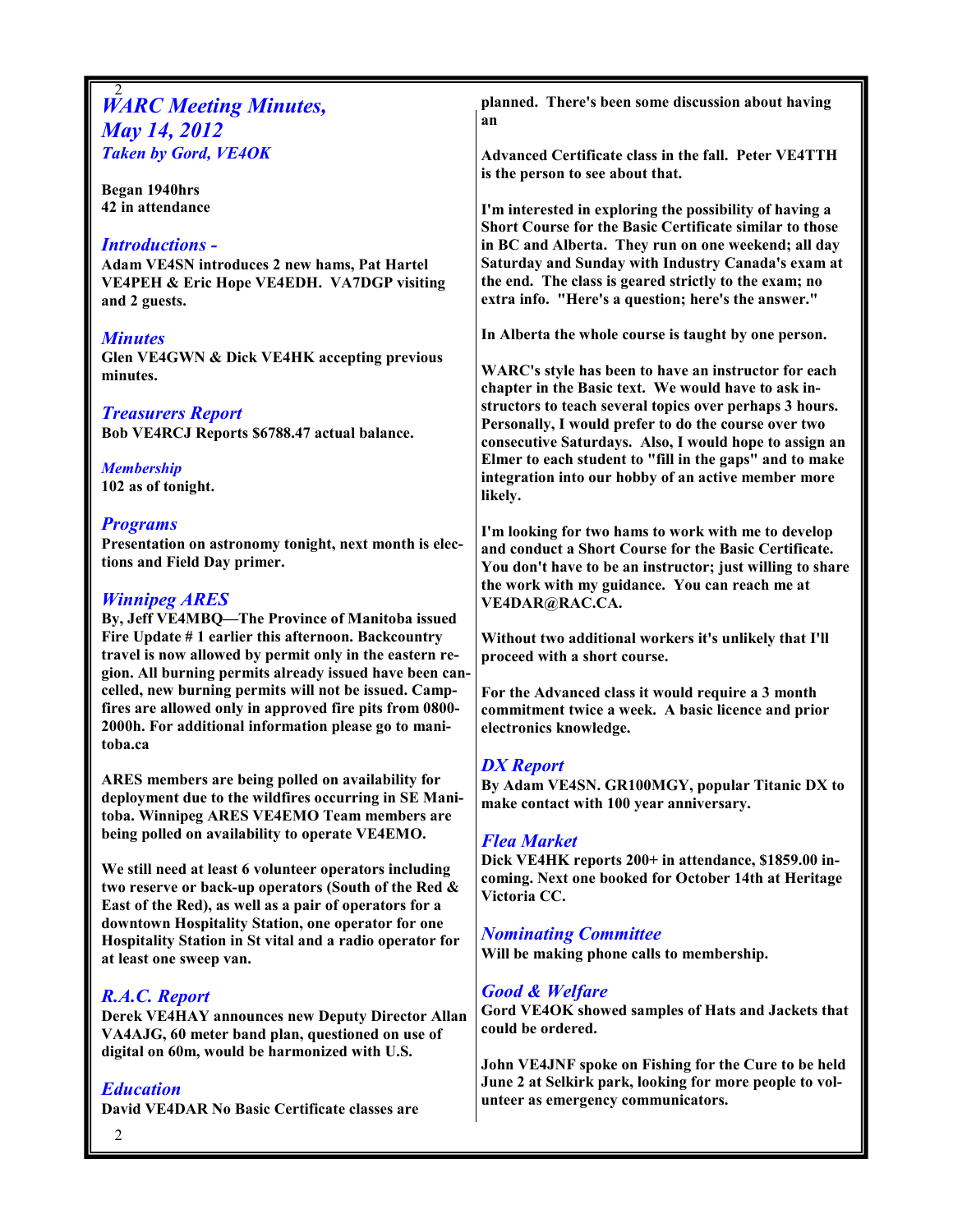

VE4MAN repeater is back on the air. Dario from the U of M satellite team released their design to the public, selected to continue on.

At break the 50/50 draw was won by VE4DLA. Door prizes donated by David VE4DAR were won by VE4MPH, Pat VE4PEH & ???

The Spring WARC Raffle was drawn by our visiting VA7DGP & the lucky recipient was Ed VE4OAK who chose the Icom ID880H.

Presentation by Peter VE4TTH Adjourned 2130hrs

> Notice of... MRS Semi-Annual General Meeting

The Manitoba Repeater Society semi annual general meeting will be held during the MARMfest, Saturday, August 11, beginning at 2 pm.

Listen to MRS 2 meter net, and the Morning Net for further details.

3



WARC Raffle Winner Ed, VE4OAK, receiving his Icom ID880H from WARC President Garth, VE4GWB

## Field Day 2012 By Garth, VE4GWB

Less than a month to go till this years Field Day and we are looking forward once again to be holding it at the Canadian Mennonite Universities south campus. A poster has been circulated through the e-mail list. If you can make a few copies and post it at your local shopping center or community location to help spread the word that would be great. We will also have copies at the meeting you can take home.

The setup will be much the same as last year with the trailers, tents and of course, Ruth's kitchen, with assistant Sue. Tom & Fred standing guard with Coors (the K9 not the 807) One thing I am looking for aside form the usual SSB and CW operators to get on the air and make contact is someone with good knowledge of PSK-31. We will have a station set up and hope to make some digital contacts.

I will also be looking for volunteers to help load and transport the equipment to and from VE4WSC & the locker located on Dugald Rd to the site.

 If interested in helping out with the PSK station, transportation or any other field day activity you can contact me at ve4gwb@gmail.com or 297-2268

Thank you, and hope to see you all there.

Garth VE4GWB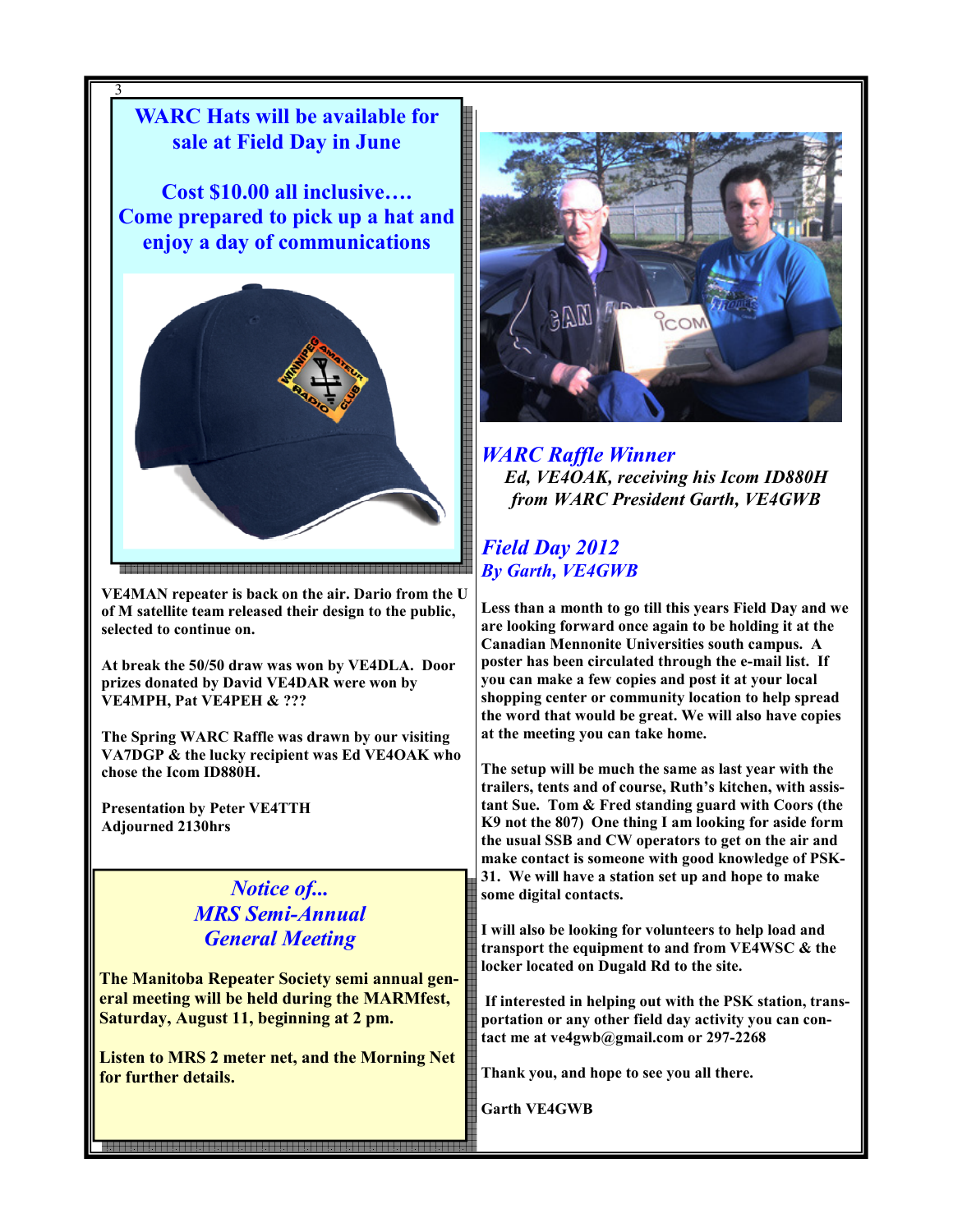| 4<br><b>From your Past-President and Executives</b>                                                         | Name                                                      | Call                          | <b>Years Served (1993-2011)</b>                       |
|-------------------------------------------------------------------------------------------------------------|-----------------------------------------------------------|-------------------------------|-------------------------------------------------------|
| <b>By, Mark, VE4MAB</b>                                                                                     | Mark                                                      | <b>VE4MAB</b>                 | 9                                                     |
|                                                                                                             | <b>Ruthie</b>                                             | <b>VE4CRS</b>                 | 7                                                     |
| As June approaches every year the executive canvases                                                        | Sue                                                       | <b>VE4SYM</b>                 | 4                                                     |
| the membership for those who will step up and fill their                                                    | John                                                      | VE4QV                         | 4                                                     |
| shoes for the following year. I had been on the execu-                                                      | Fred                                                      | <b>VE4FV</b>                  | 4                                                     |
| tive as membership chair for about 3 years before we                                                        | Tom                                                       | <b>VE4SE</b>                  | 3                                                     |
| actually had enough candidates to actually have an<br>election. Since then membership participation in run- | Ruth                                                      | <b>VE4XYL</b>                 | 3                                                     |
| ning the club has dropped off leaving more and more                                                         | Glen                                                      | <b>VE4GWN</b>                 | 3                                                     |
| for the each of the executives to take care of.                                                             | Rob                                                       | <b>VE4GV</b>                  | 3                                                     |
|                                                                                                             | <b>Rick</b>                                               | VE <sub>4</sub> OV            | 3                                                     |
| This year we operated with 4 out of the 6 executives                                                        | <b>Richard</b>                                            | <b>VE4KAZ</b>                 | 3                                                     |
| that we should have had, and during that year Jim re-                                                       | Pat                                                       | <b>VE4PLG</b>                 | 3                                                     |
| signed his position leaving 3 to do the work of 6! Just so                                                  | <b>Norm</b>                                               | <b>VE4EH</b>                  | 3                                                     |
| you know, as of this issue of the Newscaster we have                                                        | Mariska                                                   | <b>VE4MMG</b>                 | 3                                                     |
| Garth VE4GWB and Bob VE4RCJ, staying on for                                                                 | Jim                                                       | <b>VE4AJR</b>                 | 3                                                     |
| 2012-2013. That's 2, yes, 2 executives out of the 6                                                         | Geoff                                                     | <b>VE4BAW</b>                 | 3                                                     |
| needed staying on for next year with myself tagging                                                         | Ed                                                        | <b>VE4EIH</b>                 | 3                                                     |
| along to help out as Past President.                                                                        | Derek                                                     | <b>VE4HAY</b>                 | 3                                                     |
|                                                                                                             | Darcy                                                     | <b>VE4DDW</b>                 | 3                                                     |
| When I joined the executive back in 2002-2003 I did so                                                      | <b>Albert</b>                                             | <b>VE4AS</b>                  | 3                                                     |
| remembering a quote from a friend at another club                                                           | Vern                                                      | VE4VQ                         | $\mathbf{2}$                                          |
| about how he joined their executive Because some-                                                           | <b>Scott</b>                                              | <b>VE4WSM</b>                 | 2                                                     |
| one told him it was "His Turn". So even with my ir-                                                         | Roxanne                                                   | <b>VE4ZF</b>                  | 2                                                     |
| regular and unpredictable work hours I joined and                                                           | Larry                                                     | <b>VE4LRB</b>                 | $\boldsymbol{2}$<br>$\mathbf{2}$                      |
| lived through the stresses of missing meetings or events                                                    | <b>Kay</b>                                                | <b>VE4YF</b>                  | 3                                                     |
| because work got in the way. But heck, I was doing my                                                       | Jim<br><b>Jeff</b>                                        | <b>VE4SIG</b>                 | $\boldsymbol{2}$                                      |
| part to help out even with working 65 hours a week.                                                         | Gary                                                      | <b>VE4MBQ</b><br><b>VE4YH</b> | $\boldsymbol{2}$                                      |
| However, back then, I didn't think it was going to be a                                                     | Garth                                                     | <b>VE4GWB</b>                 | 3                                                     |
| 10 year commitment!                                                                                         | <b>Dick</b>                                               | <b>VE4HK</b>                  | $\boldsymbol{2}$                                      |
|                                                                                                             | Dave                                                      | <b>VE4EF</b>                  | $\mathbf{2}$                                          |
| Can you imagine how frustrating it is trying to run a                                                       | Dan                                                       | <b>VE4SYG</b>                 | $\boldsymbol{2}$                                      |
| meeting, make sure the program for the night is set up,                                                     | <b>Bob</b>                                                | <b>VE4ZAP</b>                 | $\boldsymbol{2}$                                      |
| plus dealing with signing up a new membership, look-                                                        | <b>Bob</b>                                                | <b>VE4RCJ</b>                 | 3                                                     |
| ing for someone to take minutes, and doing it ALL at                                                        | <b>Barrett</b>                                            | <b>VE4ABA</b>                 | 2                                                     |
| the same time!                                                                                              | Susan                                                     | <b>VE4SUE</b>                 | 1                                                     |
|                                                                                                             | Ray                                                       | VE4RQ                         | 1                                                     |
| Believe me, Garth and I have more than joked about how                                                      | Louis                                                     | <b>VE4PLJ</b>                 |                                                       |
| nice it would be to move the general meetings to Sunday<br>afternoons in Transcona!                         | Lee                                                       | <b>VE4ANC</b>                 | 1                                                     |
|                                                                                                             | Kerri                                                     | <b>VE4KER</b>                 | 1                                                     |
| Just so you can see the big picture here I went through                                                     | Jan                                                       | <b>VE4JS</b>                  | 1                                                     |
| old Newscasters, WARC's "Newspaper of Record",                                                              | Howard                                                    | <b>VE4ISP</b>                 | 1                                                     |
| noting all the members who have served on the WARC                                                          | George                                                    | VE4GOM                        | 1                                                     |
| Executive since 1993 and have listed them here includ-                                                      | Garth                                                     | <b>VE4GDF</b>                 | 1                                                     |
| ing the number of years they served.                                                                        | <b>Bill</b>                                               | <b>VE4KX</b>                  | 1                                                     |
|                                                                                                             | <b>Alex</b>                                               | <b>VE4AIM</b>                 | 1                                                     |
| My 9 years on the executive included 7 as Membership                                                        | Gordon                                                    | VE4OK                         | 1                                                     |
| Chair and 2 as President, still remaining in the position                                                   |                                                           |                               |                                                       |
| of Past-President for a total of 10 years now including                                                     | The bottom line is the WARC executive needs 6 direc-      |                               |                                                       |
| editing the Newscaster for 3 years now!                                                                     | tors. So if your name is not on the above list for a num- |                               |                                                       |
|                                                                                                             |                                                           |                               | ber of years served, then guess what? It's YOUR turn! |
| You will notice Ruthie, VE4CRS, devoted 7 years with                                                        |                                                           |                               |                                                       |
| a short break in the middle and going down the list that                                                    | Write to WARC at info@WinnipegARC.org to tell us          |                               |                                                       |
| some served 4 years, others served 3 and 2 years, and a                                                     | you WILL run for a position on WARC's executive at        |                               |                                                       |
| few only served 1 year.                                                                                     | our June meeting.                                         |                               |                                                       |
| 4                                                                                                           |                                                           |                               |                                                       |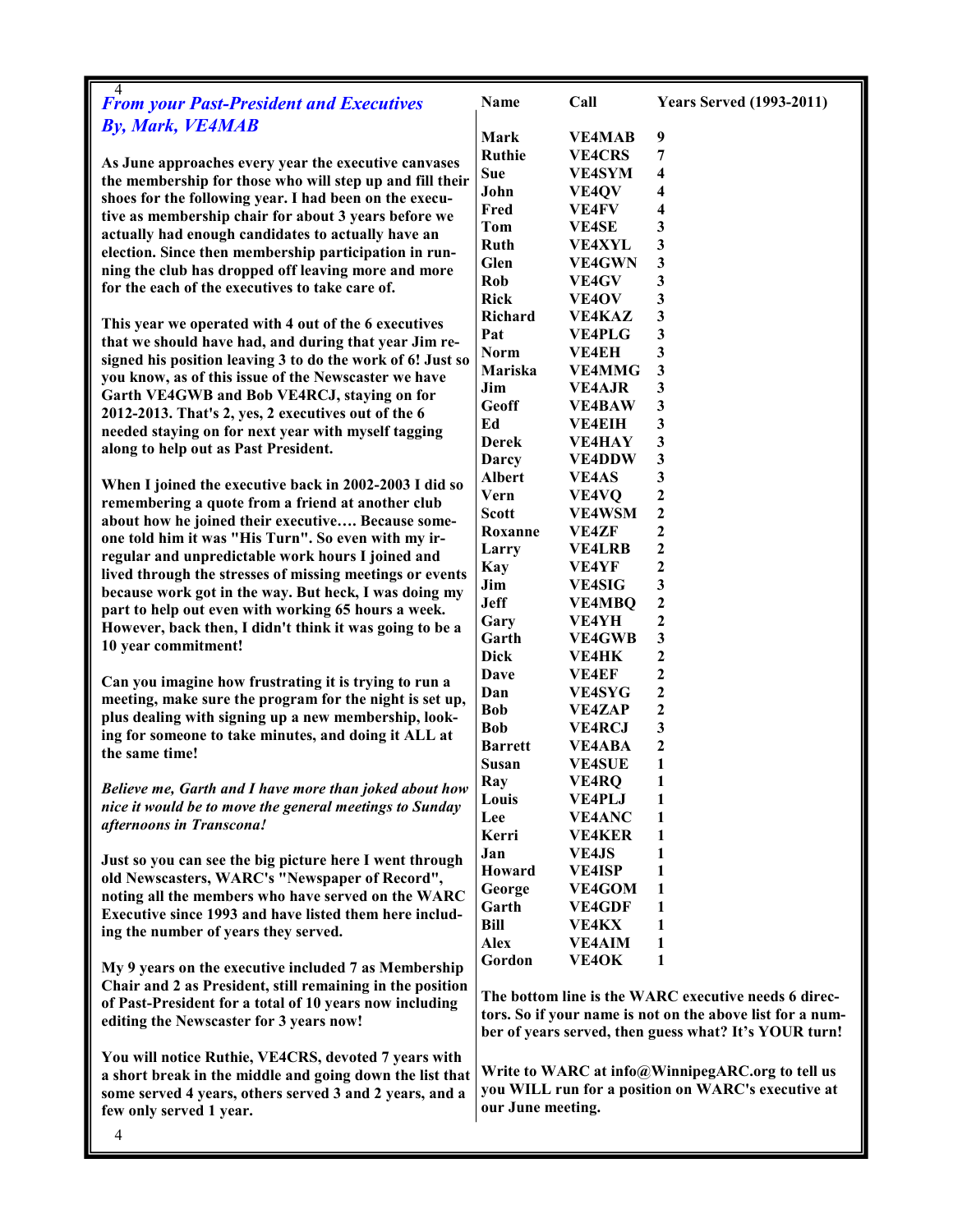#### 5 Winnipeg ARES Jeff Dovyak VE4MBQ ve4mbq@rac.ca

Our MAY General Meeting featured the 2012 CAN-WARN Net Controller's Briefing by yours truly. One reason for doing the briefing at an ARES General Meeting is an attempt to de-mystify CANWARN Net Control in order to get a larger pool of Net Controllers – so far no-one has come forward since the May meeting to get into the CANWARN Net Controller stream – we really do need more CANWARN Net Controllers – it's a long 17 weeks covering 34 on-call shifts with 15 volunteers or less. Welcome to new Winnipeg ARES member Allan Grant VA4AJG.

At press time Winnipeg ARES was scheduled to provide volunteer Amateur Radio Communication for the RCAF Run SUN 27 MAY.



This year is the 2nd year for us being involved in Air Force run but this year Craig Martin VE4CDM is looking after ARES Coordination duties. The following volunteer operators were scheduled to participate: VA4s AJG & IAM. VE4s HQ, RAI, DJS, TG, FHS, BOY, JAH, RDO, SCH, GKS, KAZ, HK, MMG, SIG, BN, KEH, CHT, CDM and Jeffrey Kazuk.



Despite the inclement weather that lead to the Medical Tent collapsing, ARES volunteers did not suffer serious injury during collapse of the medical tent (apparently a CF physician was taken to the Base Hospital for stitches).

Thanks to Richard VE4KAZ & Glen VE4GWN for acting as ARES Duty Coordinator while I was on a work-related trip to Halifax recently. Thanks also to Gord VE4GLS for being Manitoba ARES Duty Officer in my absence.

Jan VE4JS was scheduled to attend the monthly Interagency Emergency Preparedness Committee meeting at Manitoba EMO in my place (he did that a few months back when I couldn't get vacation time to be at the meeting).

Our next General Meeting is TUE 26 JUNE 1900h at Sir Wm Stephenson Library 765 Keewatin Street, that's the fourth Tuesday of the month instead of our routine 3rd Tuesday of the month – we will likely just have a round-table discussion about Air Force Run, Manitoba Marathon and any CANWARN issues that have cropped up.

We will skip having a meeting in July and get back at it TUE 21 AUG 1900h at Sir Wm Stephenson Library.



The Manitoba Repeater Society operates and maintains a linked repeater system across southern Manitoba, including Winnipeg.

If you are a user of any of these repeaters, we urge you to support the group by becoming a member.

VE4MAN—Starbuck, VE4CDN—Morris, VE4PLP - Portage, VE4MRS - Bruxelles, VE4GIM - Hadashville, VE4FAL - Falcon Lake, VE4WPG - Winnipeg, VE4VJ - Winnipeg, VE4WRS - Autopatch & IRLP link Winnipeg Links to repeaters in Ontario, Brandon, Selkirk and soon to be the Dauphin & area.

info@mb-repeater-society.ca http://www.mb-repeater-society.ca/ http://www.facebook.com/ManitobaRepeaterSociety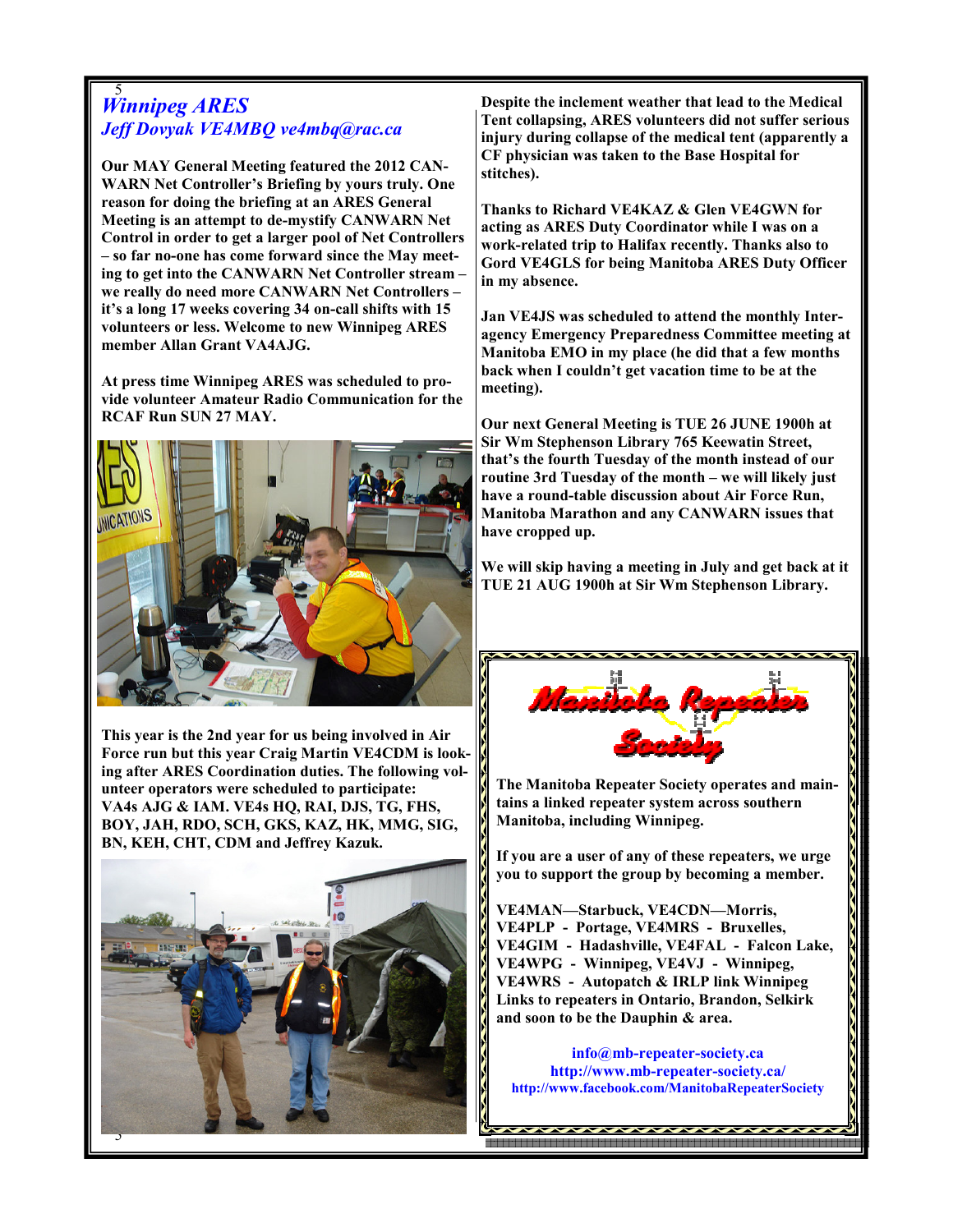#### 6 Manitoba Marathon Jeff Dovyak VE4MBQ ve4mbq@rac.ca

Five volunteer operators are still required for the Manitoba Marathon SUN 17 JUN. If able to help out please contact me by e-mail asap!

The 2012 Amateur Radio Group Volunteer Briefing is TUE 12 JUNE 1900h Norwood Community Club 87 Walmer, Map 17 C8. If you have registered as an Amateur Radio volunteer and cannot attend the 12 JUNE briefing please let me know in advance who will be attending to pick up your briefing materials and volunteer t-shirt. So far only Gerry VE4GKS has let me know that he is not able to attend the briefing.

There will be an additional Medical Team briefing on SAT 16 JUN for those assigned to the medical side beginning 1430h in the big tent just in front of the Soccer Complex at the University of Manitoba. The following VE4s should be in attendance at the Medical meeting:

RST, EH, HAZ, CZK, STS, ESX, ACX, FHS, CDM, JNF, NCH, GWN, YYL, JHJ, TG, LDI, WTF, MAB, EAR, SE, XYL, JAH, GWB, DWG, RDO, TNT, and MBQ.

Download the Marathon Volunteer Application here..

http://www.winnipegares.ca/documents/Marathon/ VE4\_Volunteer-2012.doc

> **Amateur Radio Service Centre Industry Canada**

うくしのんしのじんしのかい

P.O. Box 9654, Postal Station T Ottawa, Ontario, K1G6K9 Telephone: (613) 780-3333 Toll free: (888) 780-3333 Fax: (613) 998-5919 E-mail: spectrum.amateur@ic.gc.ca http://strategis.ic.gc.ca/epic/internet/insmt-gst.nsf/en /h sf01709e.html

> **IRLP** Node 1066 145.450 MHz -600 KHz (VE4WRS)

Comments or if you just want to reach us: Winnipeg Amateur Radio Club **C/O VE4WSC** 598 St.. Mary's Road Winnipeg, MB R2M 3L5

\* II AI AI AI

6

## WARC's Basic Short Course 1 By David VE4DAR

Development of WARC's Basic Short Course 1 began in May with the acquisition of two Assistant Chief Instructors, Robert VE4RAI and Roger VE4RLF. Our goal is to develop a Basic Course, which can be taught in two or three Saturdays. Tentative dates are September 22, 29, and October 6. Permission to hold the course at the Seniors has been granted for those dates.



Our approach is to encourage students to try Toronto's free online course on their own before taking WARC's Basic Short Course 1. Toronto's course can be found at: emergencyradio.ca/course. Then do our course with the help of an Elmer chosen from WARC's Elmer List being developed by Robert and Roger. Our course will be based on a "bare bones" handout now in process. WARC's instructors will each teach several topics. There will be quizzes for homework.

When everything is ready we will advertise the Basic Short Course 1 and begin taking registrations on a first come, first served basis. Tuition (expected to be about \$25) will be based on the costs of producing handouts and training aids.

## Summer Events for your Calendar

June 23& 24, 2012 WARC is holding Field Day this year on the grounds of the Canadian Mennonite University (south of Grant Avenue)

July 27—29, 2012 Camp 807 at Anicinabe Park, 955 Golf Course Road, Kenora, ON. Talk-In Repeater: VE3YQK (146.91 MHZ -600)

July 13, 14, &15, 2012 49th International Hamfest at the International Peace Garden http://www.mts.net/~holderr/ihf.htm

August 11, 2012 MARMFEST 18 at the Manitoba Amateur Radio Museum, in Austin Manitoba http://www.mts.net/~holderr/marm.htm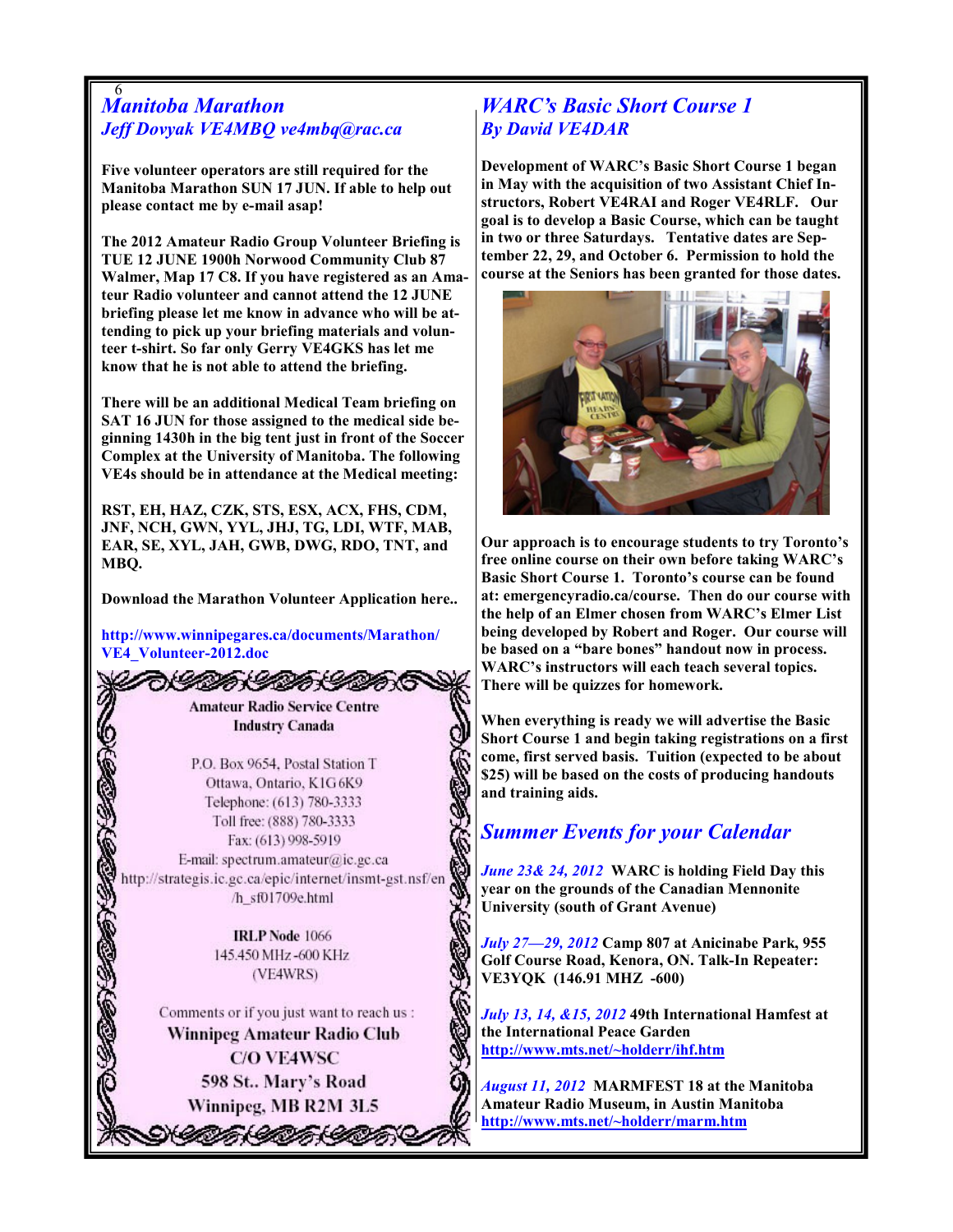| <b>Contest Calendar</b>                                                                        | <b>For July</b>                                            |
|------------------------------------------------------------------------------------------------|------------------------------------------------------------|
| <b>Extracted From</b>                                                                          |                                                            |
| http://www.hornucopia.com/contestcal/                                                          | <b>RAC Canada Day Contest</b><br>0000Z-2359Z, Jul 1        |
|                                                                                                | WAB 144 MHz Low Power Phone 1000Z-1400Z, Jul 1             |
| <b>For June</b>                                                                                | 10-10 Int. Spirit of 76 QSO Party<br>0001Z, Jul 2          |
| <b>NCCC Sprint Ladder</b><br>0230Z-0300Z, Jun 8                                                | to 2400Z, Jul 8                                            |
| <b>Portugal Day Contest</b><br>0000Z-2359Z, Jun 9                                              | <b>RSGB 80m Club Championship, CW</b>                      |
| <b>DRCG Long Distance Contest, RTTY</b>                                                        | 1900Z-2030Z, Jul 2                                         |
| 0000Z-0759Z, Jun 9                                                                             | <b>ARS Spartan Sprint</b><br>0100Z-0300Z, Jul 3            |
| and 1600Z-2359Z, Jun 9                                                                         | <b>MI QRP July 4th CW Sprint</b><br>2300Z, Jul 4           |
| and 0800Z-1559Z, Jun 10                                                                        | to 0300Z, Jul 5                                            |
| 0600Z, Jun 9<br><b>VK Shires Contest</b>                                                       | <b>Venezuelan Ind. Day Contest</b><br>0000Z, Jul 7         |
| to 0600Z, Jun 10                                                                               | to 2359Z, Jul 8                                            |
|                                                                                                | <b>DL-DX RTTY Contest</b><br>1100Z, Jul 7                  |
| <b>Asia-Pacific Sprint, SSB</b><br>1100Z-1300Z, Jun 9                                          | to 1059Z, Jul 8                                            |
| <b>GACW WWSA CW DX Contest</b><br>1500Z, Jun 9                                                 | PODXS 070 Club 40m Firecracker Sprint                      |
| to 1500Z, Jun 10                                                                               | 2000 local, Jul 7                                          |
| <b>REF DDFM 6m Contest</b><br>1600Z, Jun 9                                                     | to 0200 local, Jul 8                                       |
| to 1600Z, Jun 10                                                                               | <b>SKCC Weekend Sprintathon</b><br>0000Z-2359Z, Jul 8      |
| 1800Z, Jun 9                                                                                   | <b>DARC 10-Meter Digital Contest</b><br>1100Z-1700Z, Jul 8 |
| <b>ARRL June VHF QSO Party</b>                                                                 | <b>QRP ARCI Summer Homebrew Sprint</b>                     |
| to 0259Z, Jun 11<br>0000Z-2359Z, Jun 10                                                        | 2000Z-2359Z, Jul 8                                         |
| <b>SKCC Weekend Sprintathon</b>                                                                | <b>NAQCC-EU Monthly Sprint</b><br>1800Z-2000Z, Jul 9       |
| <b>NAQCC Straight Key/Bug Sprint</b>                                                           | <b>CWops Mini-CWT Test</b><br>1300Z-1400Z, Jul 11          |
| 0030Z-0230Z, Jun 13<br>1300Z-1400Z, Jun 13                                                     | and 1900Z-2000Z, Jul 11                                    |
| <b>CWops Mini-CWT Test</b>                                                                     | and 0300Z-0400Z, Jul 12                                    |
| and 1900Z-2000Z, Jun 13                                                                        | <b>RSGB 80m Club Championship, SSB</b>                     |
| and 0300Z-0400Z, Jun 14                                                                        | 1900Z-2030Z, Jul 11                                        |
| <b>NAQCC-EU Monthly Sprint</b><br>1800Z-2000Z, Jun 13<br><b>RSGB 80m Club Championship, CW</b> | <b>FISTS Summer Sprint</b><br>0000Z-0400Z, Jul 14          |
| 1900Z-2030Z, Jun 13                                                                            | <b>IARU HF World Championship</b><br>1200Z, Jul 14         |
| 0230Z-0300Z, Jun 15<br><b>NCCC Sprint Ladder</b>                                               | to 1200Z, Jul 15                                           |
| All Asian DX Contest, CW<br>0000Z, Jun 16                                                      | NAQCC Straight Key/Bug Sprint 0030Z-0230Z, Jul 19          |
| to 2400Z, Jun 17                                                                               | RSGB 80m Club Championship, Data                           |
| 0700Z-1100Z, Jun 16<br><b>SARL Youth Day Sprint</b>                                            | 1900Z-2030Z, Jul 19                                        |
| <b>AGCW VHF/UHF Contest</b>                                                                    | <b>DMC RTTY Contest</b><br>1200Z, Jul 21                   |
| 1400Z-1659Z, Jun 16 (144)                                                                      | to 1200Z, Jul 22                                           |
| and 1700Z-1759Z, Jun 16 (432)                                                                  | <b>Feld Hell Sprint</b><br>1600Z-1800Z, Jul 21             |
| 1600Z, Jun 16<br><b>West Virginia QSO Party</b>                                                | North American QSO Party, RTTY<br>1800Z, Jul 21            |
| to 0200Z, Jun 17                                                                               | to 0600Z, Jul 22                                           |
| 1800Z-2359Z, Jun 16<br><b>Kid's Day Contest</b>                                                | <b>CQ Worldwide VHF Contest</b><br>1800Z, Jul 21           |
| <b>Feld Hell Sprint</b><br>2000Z-2200Z, Jun 16                                                 | to 2100Z, Jul 22                                           |
| <b>WAB 50 MHz Phone</b><br>0900Z-1500Z, Jun 17                                                 | 1300Z-1400Z, Jul 25<br><b>CWops Mini-CWT Test</b>          |
| Run for the Bacon QRP Contest 0100Z-0300Z, Jun 18                                              | and 1900Z-2000Z, Jul 25                                    |
| NAQCC Straight Key/Bug Sprint 0030Z-0230Z, Jun 21                                              | and 0300Z-0400Z, Jul 26                                    |
| <b>RSGB 80m Club Championship, SSB</b>                                                         | <b>RSGB IOTA Contest</b><br>1200Z, Jul 28                  |
| 1900Z-2030Z, Jun 21                                                                            | to 1200Z, Jul 29                                           |
| 1200Z, Jun 23<br>His Maj. King of Spain Contest, SSB                                           | <b>New Jersey QSO Party</b><br>1600Z, Jul 28               |
| to 1200Z, Jun 24                                                                               | to 2000Z, Jul 29                                           |
| <b>Ukrainian DX DIGI Contest</b><br>1200Z, Jun 23                                              |                                                            |
| to 1200Z, Jun 24                                                                               |                                                            |
| <b>Marconi Memorial HF Contest</b><br>1400Z, Jun 23                                            |                                                            |
| to 1400Z, Jun 24                                                                               | <b>Good Luck In The Contest</b>                            |
| <b>ARRL Field Day</b><br>1800Z, Jun 23                                                         |                                                            |
| to 2100Z, Jun 24                                                                               |                                                            |
| <b>CWops Mini-CWT Test</b><br>1300Z-1400Z, Jun 27                                              | **************************                                 |
| and 1900Z-2000Z, Jun 27                                                                        |                                                            |
| and 0300Z-0400Z, Jun 28                                                                        |                                                            |
| 7                                                                                              |                                                            |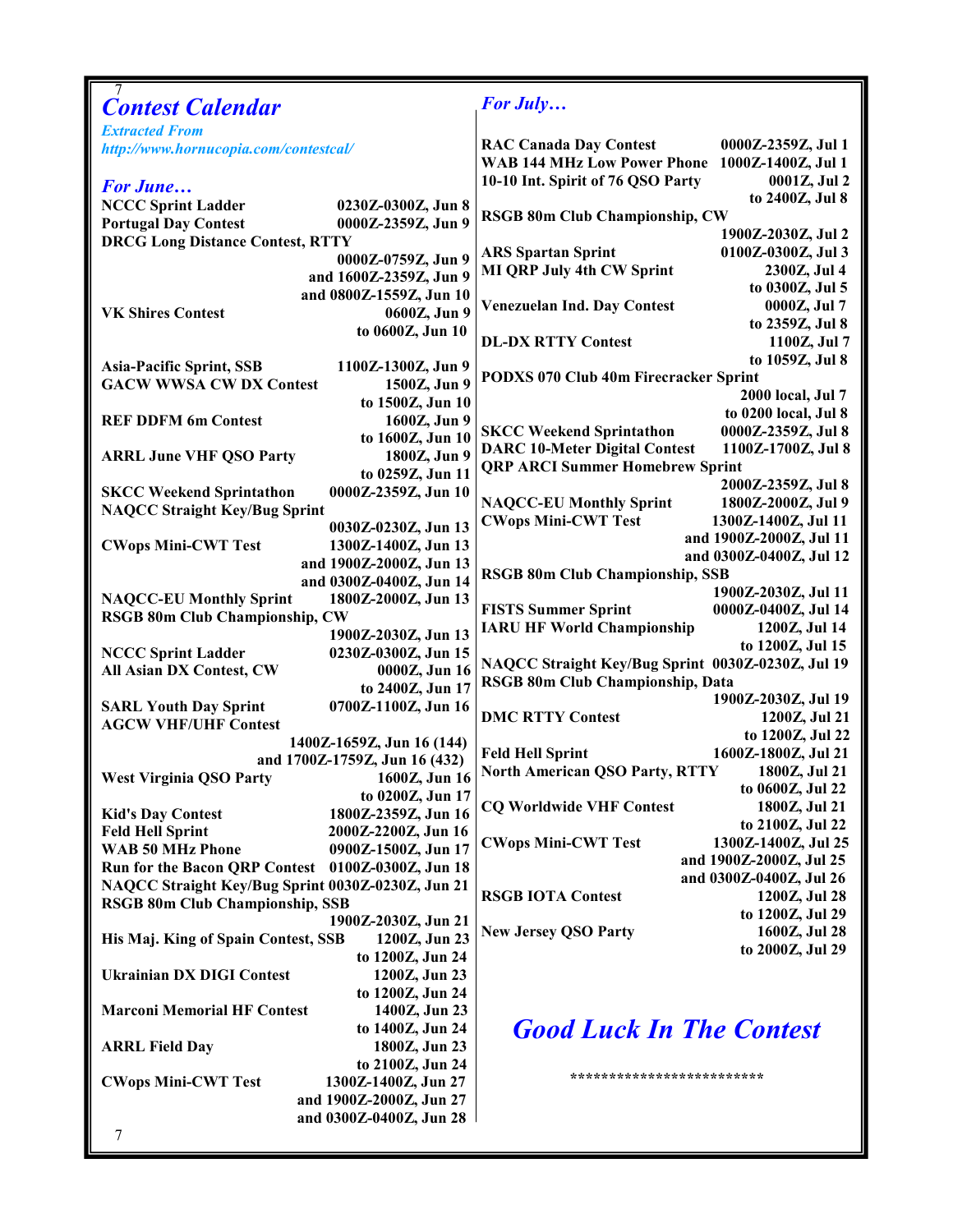

## RAC Bulletin 2012-030E - 2012-05-28 Field Day 2012 is just around the corner.

This year's Field Day is just weeks away, and by now your preparations should be well under way. Whether your focus for the event is an Emergency Preparedness Display, a Public Service Demonstration or just an excuse to get on the air, the main thing is to have fun.

This is also a great time to recruit new Hams, or encourage "just licensed" Hams to join you to get their "feet wet" with pile ups, experiencing for the first time the thrill of having the world at their fingertips.

Field Day is also a great time to recruit new RAC members, or to repatriate ones who have not renewed for one reason or another. Why not place some RAC membership forms on your Public Information table.

For full Field Day rules and details, please visit the ARRL website. Have fun!

73

Doug Mercer VO1DTM/VO1DM CEC Chief Field Services Officer

## RAC Bulletin 2012-026E - 2012-05-14 60 metre Consultation Bulletin

As of May 12th, Industry Canada has begun the consultation process to see final approval for the use of six channels on the 60 metre band.

As part of the consultation, Industry Canada is seeking input on five items. RAC feels it is important for amateur radio operators to comment on this proposal and indicate their preference for the rules governing the frequencies going forward. The five

items are explained below.

8 interference basis? These channels are 5332kHz, Item One: Should Industry Canada allow amateur radio operators the use of five frequencies that are harmonized with the US on a no-protection, no5348kHz, 5358.5kHz, 5373kHz, 5405kHz. Transmissions would be limited to a 2.8Khz bandwidth centered on these frequencies.

- The obvious answer to Item One is that as amateur radio operators, these additional frequencies are needed for additional emergency communication capacity and having harmonization on frequency with the US will allow for cross border operation.

Item Two: Should Industry Canada harmonize the emission modes and designators on these five channels? In the US they are limited to telephony, data, RTTY and CW.

- In Item Two, IC asks if the operating modes should be the same as the US on the five harmonized channels. It was assumed prior to consultation that this was not optional but in the consultation, it appears that input will be taken on this item. However in the proposed revisions to RBR-4, these designators are in place. Unless reason is shown to not harmonize this item, it will likely be implemented.

Item Three: Should Industry Canada specify a maximum radiated power of 100 watts peak envelope power?

-Again, in Item Three, IC asks if there should be harmonization on the output power on the five channels. In the US, the FCC has limited transmit power to 100 watts. In the proposed revisions to RBR-4, these designators are in place. Unless reason is shown to not harmonize this item, it will likely be implemented.

Item Four: Should Industry Canada allow Canadian amateurs access to the 5329kHz channel? Transmissions would be restricted to 2.8 kHz centered on this frequency.

In Item Four, IC asks if they should allow a sixth, Canadian only channel. Originally, RAC had requested two Canadian only channels but one was found to be un-useable. RAC recommends Canadian Amateurs support the allotment of a sixth channel.

Item Five: Should Industry Canada specify emission designators and peak power for this sixth channel? If so, what would those be?

-Given that the channel referred to in Item Five is domestic only there is little need to harmonize emission types with the US. RAC recommends that as few limits as possible be placed upon the sixth channel to encourage development of domestic communications on this channel.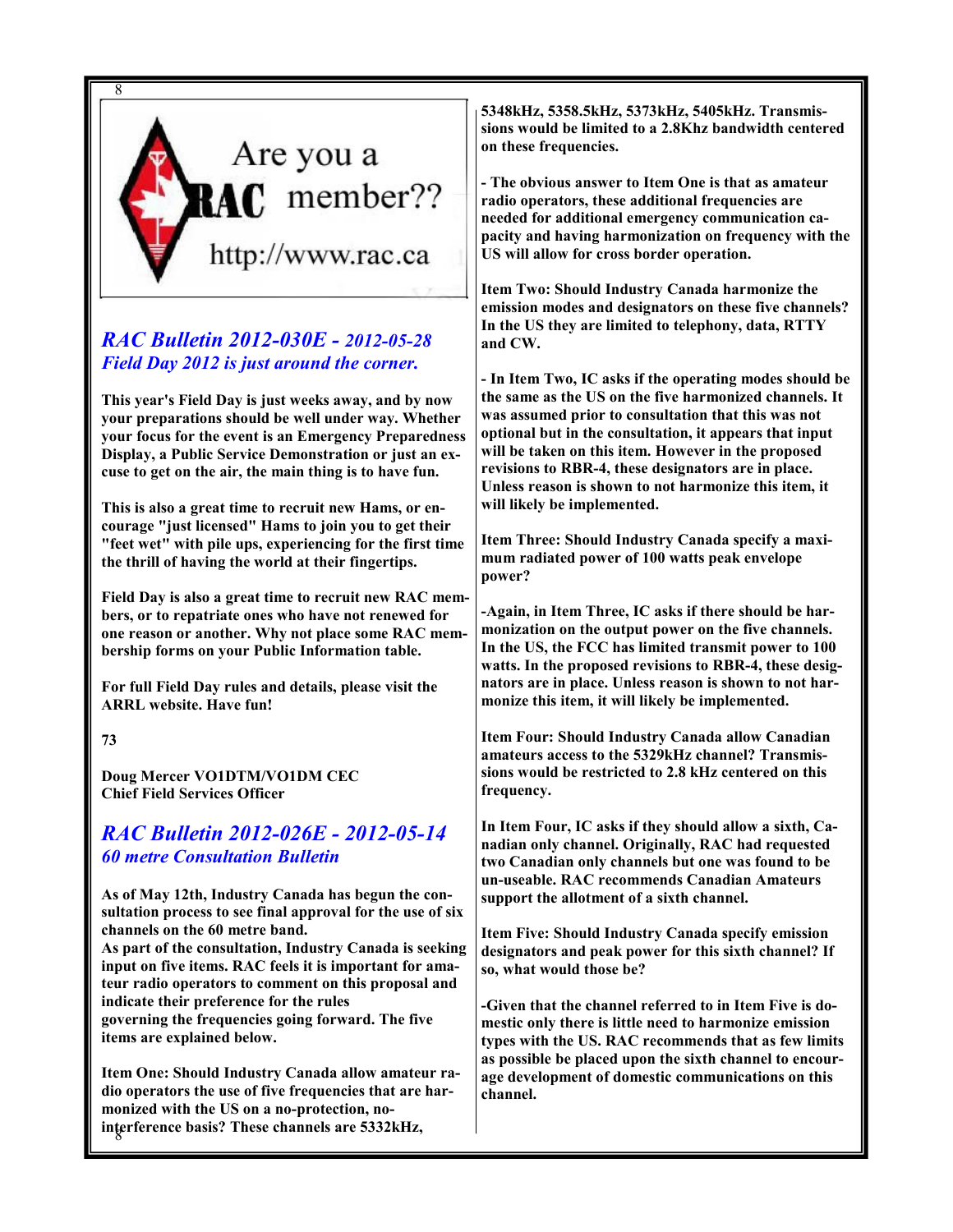9

Those wishing to provide their comments to Industry Canada are asked to do so in the following ways:

In electronic format (WordPerfect, MS Word or PDF) sent to spectrum.engineering@ic.gc.ca . RAC requests a copy of your comments also be sent to regulatory@rac.ca so that we may track response from amateur radio operators.

In written format by mail to Manager, Mobile Systems, Industry Canada, 300 Slater Street, 19th Floor, Ottawa, Ontario, K1A 0C8. RAC requests that if possible, a copy of written comments be faxed to RAC at 866- 660-1187 so that we may track response from amateur radio operators. Please note that Industry Canada will not accept comments by fax.

Comments on these items must be received prior to June 12th. All comments will be posted publicly on the Industry Canada website after the consultation process closes.

The Radio Amateurs of Canada has been working to obtain permanent authorization for Canadian Amateurs on the 60 metre band since 2010. This consultation process represents one of the last steps in that work. Development Licenses continue to be available for those operators who wish to have temporary use of the five frequencies identified in Item One. There is a small cost for the development license. If you wish to obtain a temporary development license, please contact your local District Office of Industry Canada.

We thank Industry Canada and all respondents for their continued work to see the completion of the process to obtain permanent authorization. If you require help sending comments to Industry Canada or have additional questions for RAC on this or any other regulatory matter, please email regulatory@rac.ca

Bill Gade, VE4WO Regulatory Affairs Officer Radio Amateurs of Canada

9

## D-Star Mobile and Handheld

Amateur Radios and Antennas are available from your local Winnipeg ICOM Dealer… Micro-HighTech Communications Ltd. 197 Leila Avenue, Winnipeg, MB (204)-783-1885 Contact George Hill, VE4GDH

Visit Icom on the web.. http://www.icomcanada.com/products/

## From Your RAC Midwest Director Derek, VE4HAY

#### Deputy Director..

I am pleased to announce that VA4AJG – Allan Grant has accepted the position of Deputy Director for the Mid-West Region of Radio Amateurs of Canada. Please join me in welcoming Allan on board.

#### Treasurer Wanted

RAC is Still Looking for a Treasurer. The ideal candidate would have a CA, CMA or CGA designation. The Treasurer would be an overseer position as the Office Clerk is doing the day to day financial transactions. If you are interested, please contact the RAC president.

#### RAC Canada Day contest..

On July 1st is the RAC Canada Day contest. At this time I am looking for anyone or group that would like to use the VE4RAC & VE5RAC callsigns in the contest. These calls are very sought after by contesters and if you use them you can expect to have people calling you, rather than you calling them. Please let me know if you are interested. First choice would go to any group with multi operators or multi stations, then down to an individual user.

#### Reporting of Silent Keys in the VE4 Callsign area..

If anyone knows of a silent key, please contact one of the following amateurs in your callsign area. These people have agreed to be a collection point for silent keys and will notify the appropriate people at the Industry Canada office, Radio Amateurs of Canada and to the various clubs in Manitoba and Saskatchewan.

What is required to give notice is in order of preference - a death certificate showing the birthdates of the silent key, a letter from the family, an obituary notice from a paper. The more supporting documents the better but, something is better than nothing.

Failure to report a silent key will result in the callsign staying in the Industry Canada database until the 125th birthday of callsign holder in question.

VE4 callsigns Dick VE4HK dmaguire@mts.net VE5 callsigns Joan VE5JML ve5wx.ve5jml@sasktel.net

# Consider Joining RAC Today

https://www.rac.ca/store/membership-form-e.htm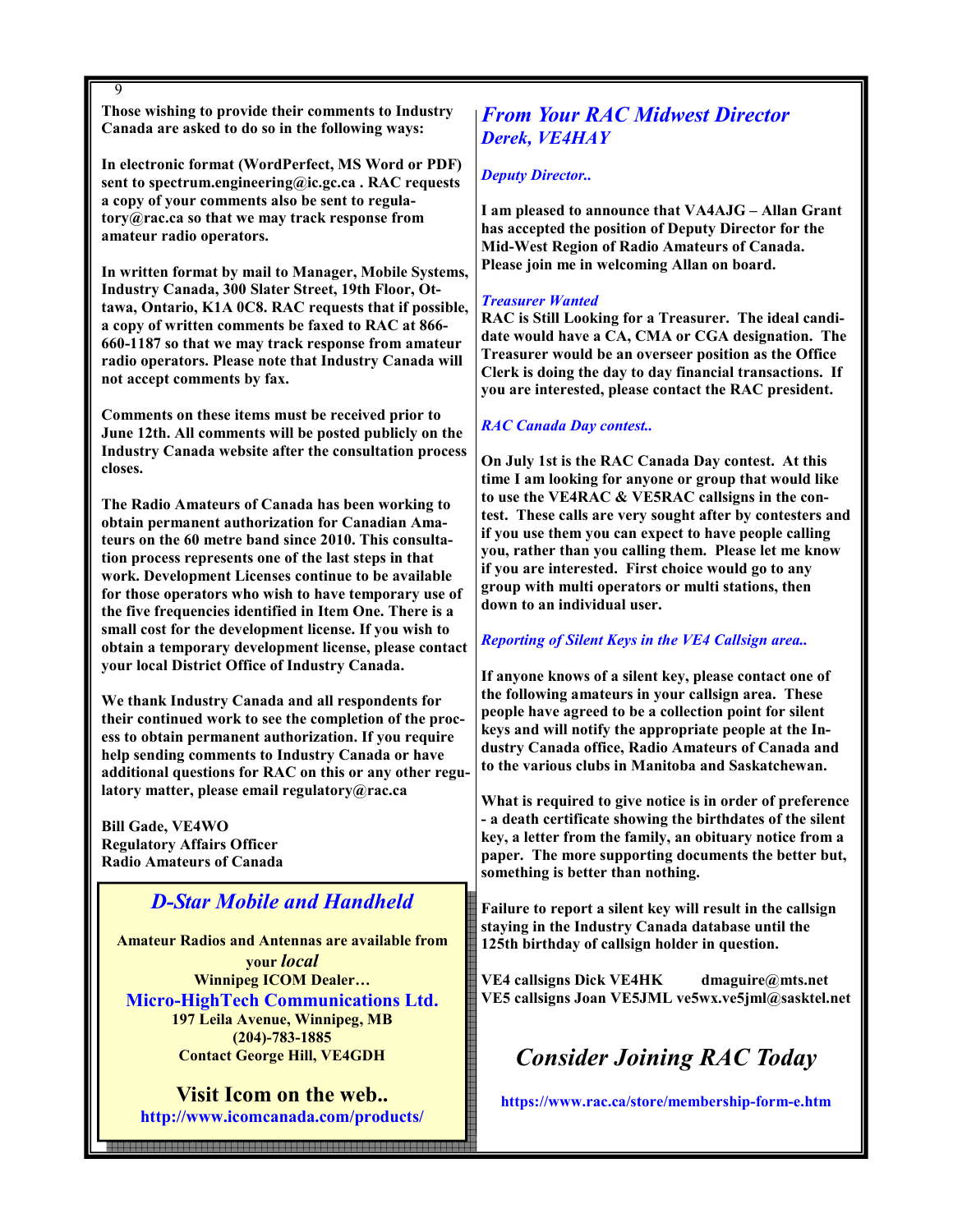## WSCRC Happenings - The Old Timers' Corner by Ed Henderson VE4YU

Winnipeg Senior Citizens Radio Club's May Board meeting was over in less than one hour. Adam VE4SN continues to act in his role as RAC Volunteer Examiner and recent exams produced a new ham, Pat VE4PEH, and also an advanced ham, Eric VE4EDH. A bonus is that both have become members of WSCRC.

WSCRC was active under the guidance of Adam VE4SN in the DOORS OPEN WINNIPEG 2012 event on the 26/27 May weekend. It was a great success with a total of 173 people touring our location in the 11 hours we were open. The coordinator for this event visited and said that we had one of the most organized tours this year and hoped we would take part again next year. In conversation with a visitor and his wife, Adan discovered that he had graduated with him in the same Department of Transport class in 1958. They hadn't seen each other for over 50 years. WSCRC thanks all the volunteers who welcomed the visitors to our club rooms. Well Done!! Below are two pictures taken at the event by David VE4DAR.



Photo 1 The father at the box is Glen Fryatt, VE4GCF and his son Matt Fryatt, VE4MDF.



Photo 2 - Jim Rogan VE4MT, Bruce Massey VE4GR and Roy Maguire VE4EN. Roy has been licensed with the same call for over sixty years.

As those who attend our monthly breakfasts at Canad- $10$ 

Inn Garden City know, we have a sign in book that records attendees and is used to select the monthly free breakfast draw winner. The current ledger has now been filled and a new book, donated by Ralph VE4RY, will now be used. The old book holds a lot of names of members and guests attending not only breakfasts but also picnics, Christmas dinners and special events. One very special meeting was held back in 1991, the New Horizons Grant Presentation to WSCRC. This presentation was attended by 39 members and 8 distinguished guests. Distinguished guests included Lloyd Axworthy (MP) and his Secretary, Shirley Render (MLA St. Vital), City Councilors – Al Golden (Glenlawn) and Doreen Demare (Riel House) plus Dan Kerr, Brian Johnstone and Jeannine Dufault from Industry Canada (DOC). Old timers, and maybe those not that old, will recognize some of these names I'm sure. At the December 12th 1996 Christmas Dinner, there were 94 members and guests in attendance.

The HF bands may seem wonky at times but during a contest (like the CQWWWPX May 26/27) there was plenty of DX and wall to wall stations on 20 & 15M. Great exercise for you and your station.

Until next time, enjoy this great hobby of ours and keep radio active!

## Who sez Morse Code is dead! By, Ed VE4YU

BSA to Offer Morse Code Interpreter Strip 05/08/2012

For many years, Boy Scouts and Scouters have been able to earn an interpreter strip to wear on their uniforms. This strip -- worn on the uniform above the right pocket -- denotes proficiency in a foreign language or sign language. Each language has its own strip (with the name of the language embroidered in that language), and some Scouts and Scouters wear more than one strip. Now those hams involved with the Boy Scouts can show their proficiency in Morse code with a Morse code interpreter strip (with M-O-R-S-E spelled out in Morse code).

According to BSA Director of Communication Services Jim Wilson, K5ND, the idea for a Morse code interpreter strip came about during meetings preparing for the 2012 Jamboree on the Air (JOTA). "One of the ideas presented was a variation on an interpreter strip for Morse code," Wilson told the ARRL. "We played around with it a bit and then approached the BSA Awards Committee with the idea. They liked it, so we decided to explore the idea a bit more. We looked at the existing requirements for interpreter strips to see how they could be adapted for code. The BSA approved the

10